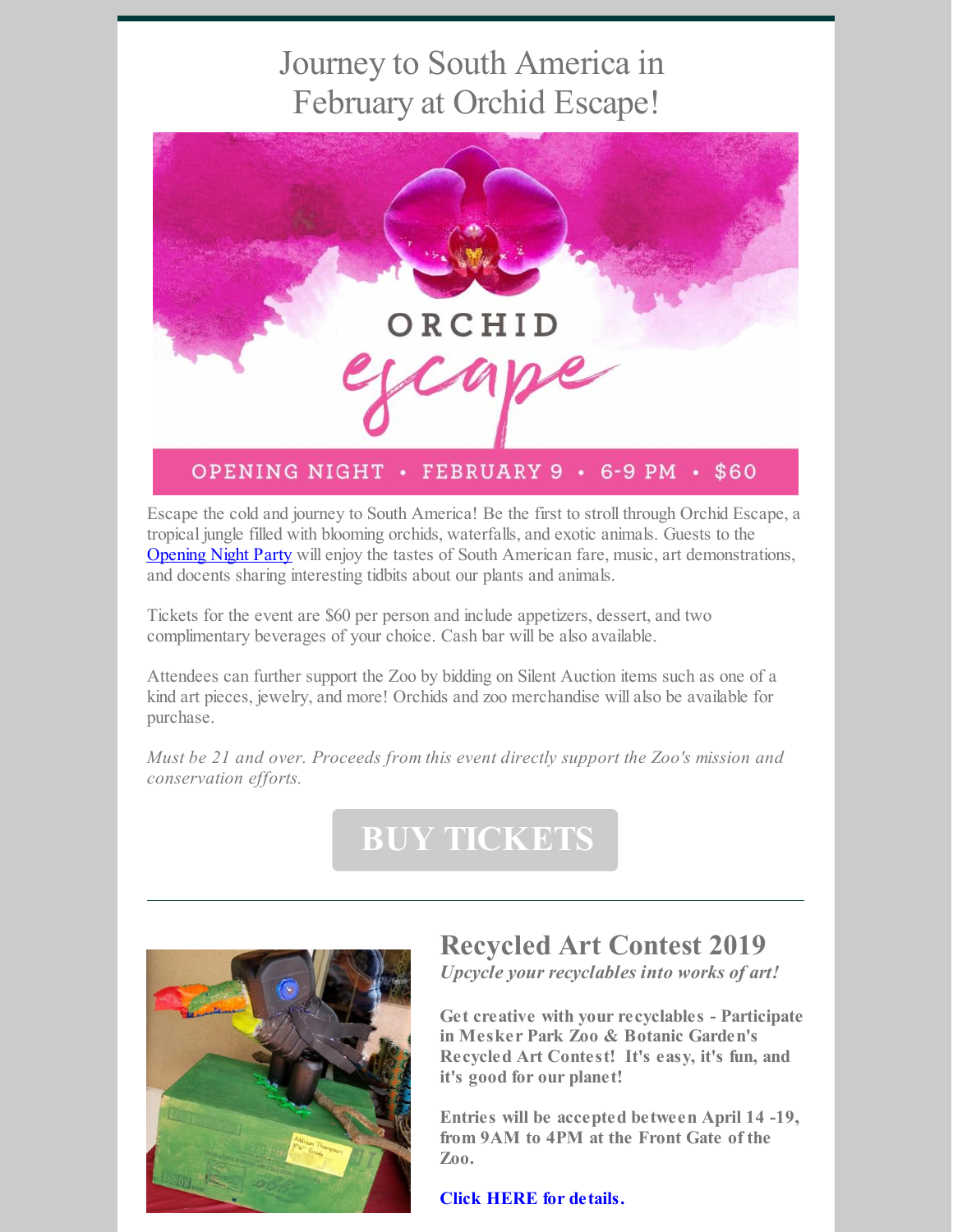### Green Team Tip of the Month



Did you know that there is a Green Team at Mesker Park Zoo? This committee of staff members is constantly looking into ways we can decrease our environmental impact as a zoo and a community.

Here are a few tips on how you can conserve water at home and save on your water at the same time.

- Turn the water off while you brush your teeth.
- Only wash full loads of laundry.
- Try drinking tap water rather than bottled water. If you're concerned about what's in the water, add a filter to your faucet.
- Put a pitcher of water in the refrigerator rather than letting the water run until it gets cold.

Tune in next month to get a new tip about ideas you can use to make a difference in our community and our natural world.

#### **National Geographic exhibit -** *The Photo Ark!* **Henderson [Community](https://wego.here.com/directions/mix//Preston-Arts-Center,-2660-S-Green-St,-42420-Henderson:e-eyJuYW1lIjoiUHJlc3RvbiBBcnRzIENlbnRlciIsImFkZHJlc3MiOiIyNjYwIFMgR3JlZW4gU3QsIEhlbmRlcnNvbiwgS2VudHVja3kgNDI0MjAiLCJsYXRpdHVkZSI6MzcuNzk3NjQxMjA5NTg4LCJsb25naXR1ZGUiOi04Ny42NTAwMDMxODQ2OTYsInByb3ZpZGVyTmFtZSI6ImZhY2Vib29rIiwicHJvdmlkZXJJZCI6MzAxODA3MDI5OTIxMTg1fQ==?map=37.79764,-87.65,15,normal&fb_locale=en_US) College Preston Arts Center** is bringing the works of National Geographic award

winning photographer, Joel Sartore, to the tri-state! Sartore documents every species living in the world's zoos and wildlife

sanctuaries, to inspire action through education, and help save wildlife by